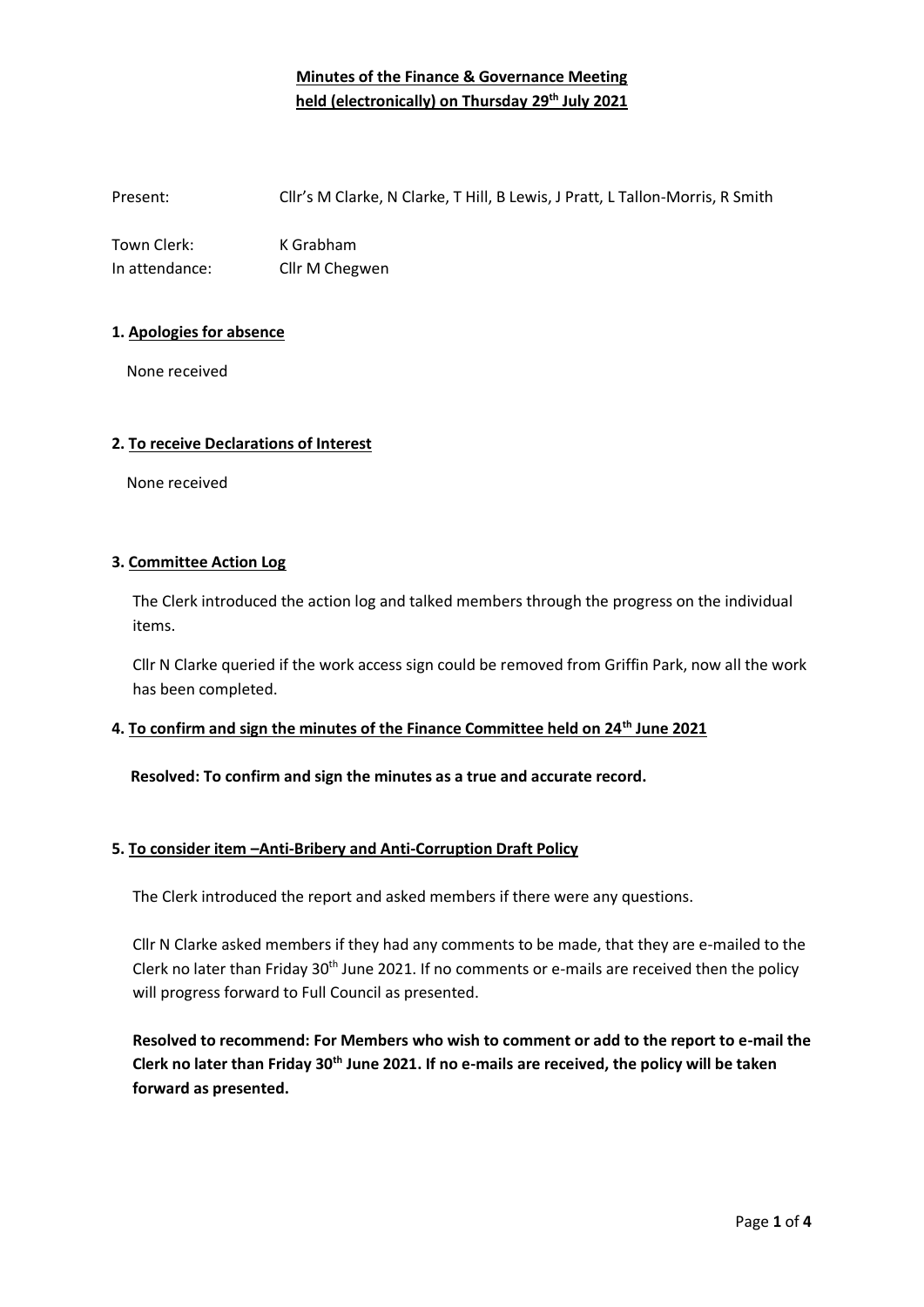### **6. Town Clerk Reports**

### a) Quarter One Financial Reports

Members had been circulated an e-mail the day before the committee informing members that due to circumstances beyond the Clerks control the Financial Reports could not be prepared in time.

Therefore the agenda item has been withdrawn.

### b) Internal Audit Recommendations Update

The Clerk introduced the report and explained to members that a meeting had taken place between Cllr N Clarke, Cllr T Hill and herself and it was determined which committee each recommendation would sit with. With the intention being that updates will be brought forward to each committee and full council detailing the work that has been completed on the recommendations.

The Clerk informed members of the following: Internal Audit is a process where the internal controls and governance of the Council are looked at. When Town and Community Councils are being audited it is solely the Town Council being audited and not any other entity. It is the Clerks responsibility as the proper officer to ensure that all documentation requested is provided to the internal auditor. It is unusual for the internal auditor to engage with members of the Council or members of the public during the internal audit however, this is down to the internal auditor to determine.

12 internal audit recommendations sit with the Finance & Governance and the Clerk took the members through each recommendation. The 12 recommendation numbers are R1,2,6,9,14,15,16,18,19,20,26 and 27.

Cllr N Clarke highlighted recommendation R9 and informed members that quarterly VAT returns always used to be submitted until PML Accountants took over.

Cllr N Clarke informed members that the only items and statements that are being made must be valid to the recommendations that have been brought forward to this committee.

Cllr M Clarke queried recommendation R 1 Financial accounting package. The Clerk informed Cllr Clarke that the financial package has started to be used and has training scheduled for the software in the next few weeks.

Cllr M Clarke thanked the Clerk for her hard work on the internal auditing informing members that although there may be members who have grumbles regarding the report.

Cllr M Clarke queried that if there is an item in the report that is later evidenced that it is incorrect, for example, the risk assessment for Newton Park. BCBC has been conducting risk assessments for 47 years.

The Clerk informed Cllr M Clarke that as stated by Cllr N Clarke it is only the items relevant to this committee to be discussed however, the Clerk informed Cllr M Clarke that it has now been determined that the risk assessments for Newton Park are being carried out by BCBC every two weeks however, copies of those assessments have never been in the possession of the Council and the auditor will be auditing on the information held and the controls operated by the Council.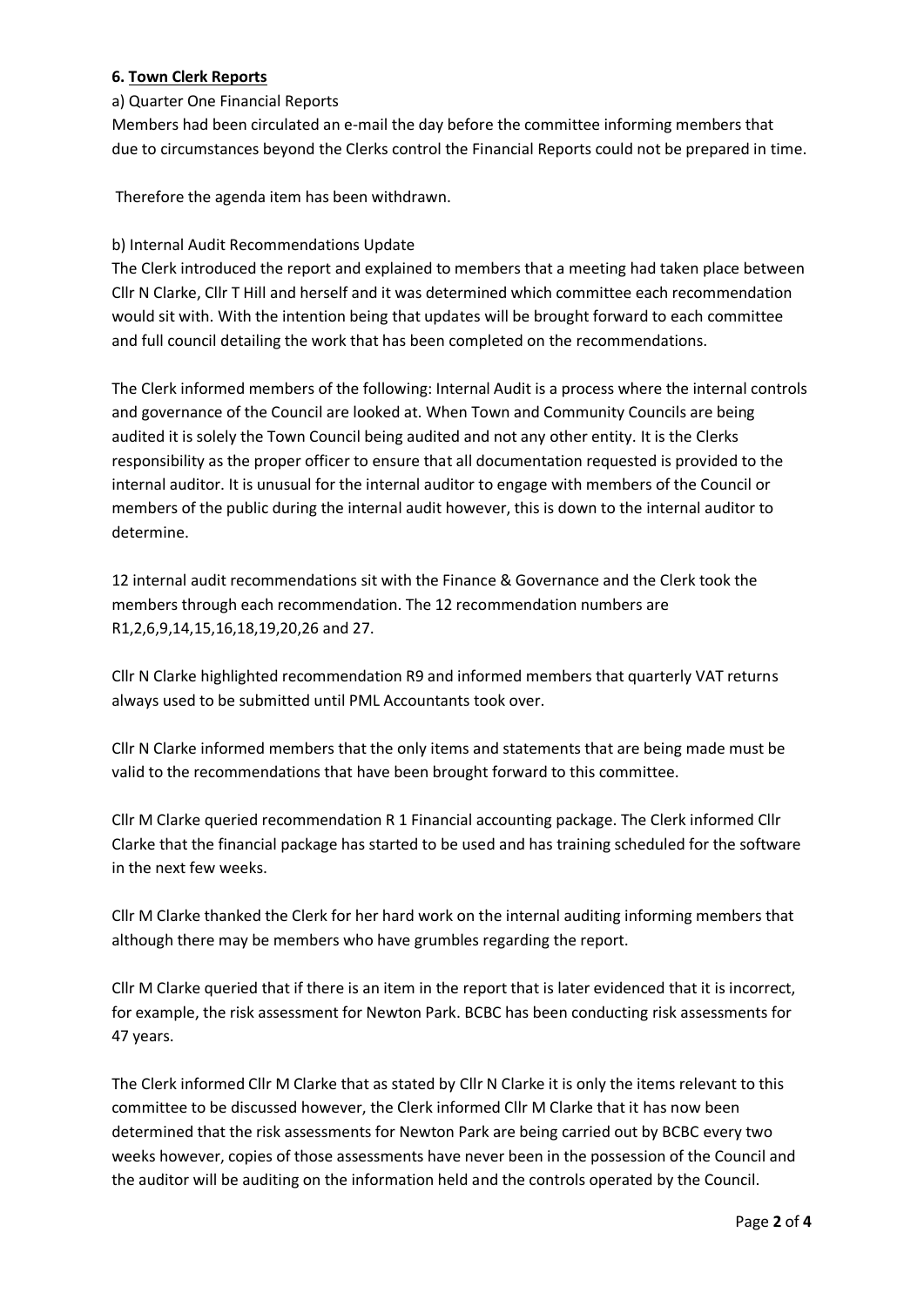Cllr M Clarke queried why in the previous audits this has not been picked up on. The Clerk informed Cllr Clarke that an internal audit is not a forensic audit.

Cllr R Smith queried what happens now when and if information come to light with the audit report being in the public domain. The Clerk informed Cllr R Smith that any information that now comes to light will be evidenced through the recommendations. The internal auditor will note any work on the recommendations in the next report.

Cllr R Smith queried what the process is when paperwork is taken home as we were in a pandemic and working from home. The Clerk informed Cllr Smith that she cannot answer for staff who were in post before, and can only answer for herself. The Clerk informed members that when working from home, she will plan her workload and take the items required and returns them when next in the office. The Clerk informed members that most of the items she works are on are saved in a shared location which limits the need to remove paperwork from the office.

Cllr R Smith queried how hard did we push to obtain information from ex-employees hard drives. The Clerk informed members that BCBC have now been contacted to obtain access to the hard drives.

Cllr J Pratt informed members that he has received a lot of enquiries from residents concerning the play parks. He has informed residents that lack of information does not mean lack of action.

### **Resolved: For Committee to note the update and the progress on the recommendations.**

**Members voted to go into a closed session for the next agenda item. (Admissions to Meetings) Act 1960, in view of the confidential nature of the business about to be transacted, it is advisable in the public interest that the press and public are excluded from the next agenda item.** 

c) Town Council Website Redevelopment Quotes.

Cllr T Hill asked members if she could be excused from voting as she does not have a lot of knowledge with regards to website development.

Cllr M Clarke queried how he can declare an interest as the names of the business are removed.

The Clerk took members through the quotes from each company, informed members that each company have been provided with the same brief.

Cllr L Tallon-Morris informed members that he preferred the quote from Company C.

Cllr N Clarke queried are the full charges included in Company C's quote. The Clerk informed members that the full charges are included and staff will be trained on how to upload documents on to the website.

**Resolved to recommend: Company C quote be presented to Full Council. Cllr M Clarke abstained from voting Cllr T Hill abstained from voting**